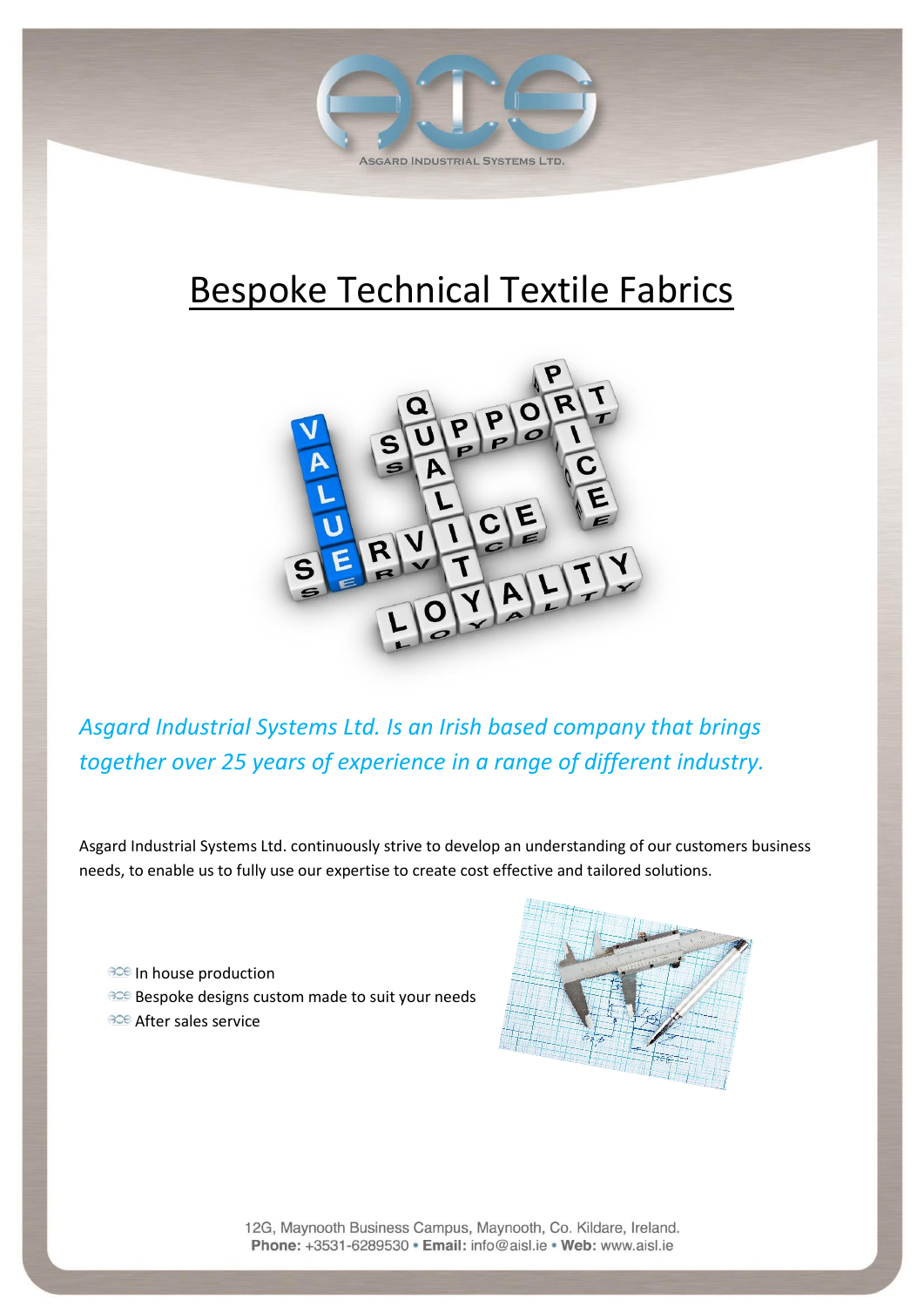

### **Products & Services**

- **BCE** Duct Connectors/expansion Joints Available in ATEX, FDA approved materials
- Architectural Fabric Structures Sun shades, car ports etc.
- Bespoke Machinery Covers available in a range of materials
- Boat covers, Trailer covers, Food & Pharmaceutical Hygiene covers
- **BCE** Sports Goalpost Padding/Protection
- **BCE** Temporary & mobile structures
- **BCB** Water tanks





#### **Materials available**

- ace Clear Polyurethanes Available with ATEX/FDA/EU approvals in different thicknesses
- PCC coated polyester Food contact approved, different weights and colours available
- **BCE** Other materials available on request to suit individual needs and requirements – anti-static, anti-microbial, UV resistant etc.